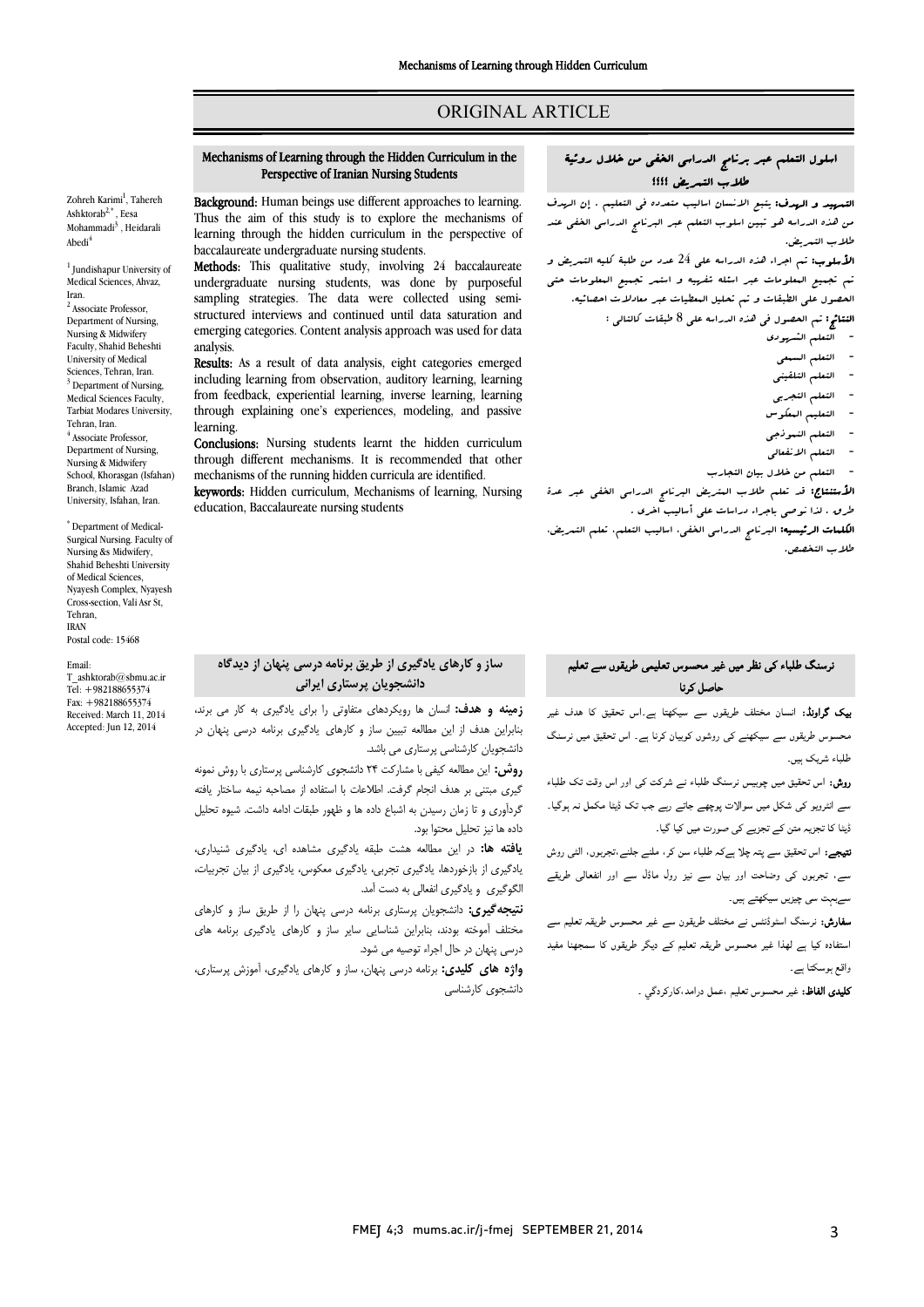$\overline{a}$  $\overline{a}$ 

#### INTRODUCTION

 Nurse educators struggle to develop a curriculum capable of building students' professional knowledge and skills in a changing healthcare environment, and thus contribute to the health and quality of life of caretakers (1). Such curriculum will cover not only what is taught but also how it is taught and learned. It further will deal with how environment. One may assume a curriculum like what students learn in the university may include the hidden curriculum as well (2), because behaviors, interactions, and overall norms observed in the training environments are powerful in shaping the values and attitudes of future health professionals (3) order that graduates will be able to fully practice nursing in learning is managed, as well as the overall learning health professionals (3).

 The hidden curriculum can be both human and structural; in other words, it can be transmitted through human behaviors and/or the structures and practices of institutions. hidden curriculum dates back to the early 20th century when philosopher John Dewey referred to the "collateral learning" in educational settings that may have stronger However, most would agree that this concept was first used by scholar Philip Jackson in 1968. It was then brought to Some educational historians believe that the concept of effect on learners than the formal curriculum does. academic medicine by Hafferty and Franks in 1994 (4).

 The results of a study about socialization in medical direction for professional socialization during the medical training and the professional performance. They also provide useful indicators of what has been described as medicine's hidden curriculum (5). A qualitative study in China regarding about caring revealed that the hidden curriculum plays an important role in the learning about caring (6). Another research indicated how physicians in training are not simply passive recipients of the hidden curriculum; rather they also They even learn to 4 operate within a moral economy of care (7). Hence, the significance of the hidden curriculum should education showed that virtues and vices reflect a desired the baccalaureate nursing students' perspectives on learning actively resist judging patients based on perceptions of worth. not be undervalued (8).

 are: loss of idealism, adoption of a ritualized professional identity, emotional neutralization, change of ethical The learning processes identified for the hidden curriculum integrity, and acceptance of hierarchy (9).

 As an interactive process, learning is the product of student and teacher activity within a learning environment<br>(10). It has been shown that people differ in their approach to learning, and there is no single strategy or approach that will result in optimal learning conditions for all individuals (11). On the other hand, although acceptable way of conducting research, in such a situation, it would not only be a valid alternative but also the methodology of choice (12). Therefore, this study aims to explore the learning mechanisms through the hidden curriculum in the perspective of baccalaureate student and teacher activity within a learning environment qualitative study in medical education is a valid and undergraduate nursing students.

#### METHODS

 Accordingly, this study has been designed to explore the mechanisms of learning through the hidden curriculum in students. This qualitative study was conducted by using Ī the perspective of baccalaureate undergraduate nursing content analysis approach in 2012.

 $\overline{a}$ 

 $\overline{a}$ 

 The participants were 24 baccalaureate undergraduate nursing students from the School of Nursing and Midwifery, participants, who were in the first-fourth grade of nursing program, volunteers and those willing to participate in the interview, were selected through purposeful sampling in Ahvaz Jundishapur University of Medical Sciences. The strategies. The sampling continued until data saturation. 5

strategies. The sampling continued until data saturation. 5<br>The study was first approved by the Ethics Committee of Ahvaz Jundishapur University of Medical Sciences, and official permissions were received from the Nursing and Midwifery School to access the participants. All participants In the study were miorined of the research purposes, and<br>the interviews were recorded based on their informed consent. Meanwhile, they were assured that all information will remain confidential and that the audio files will be in the study were informed of the research purposes, and deleted after use.

deleted after use.<br>Data were collected through semi-structured and face-to-face interviews. There was first this question to ask: "Please tell us about your experiences of learning materials beyond the formal curriculum" and then probing questions like "What did you learn in clinical setting?" and "How have you learnt to gain more information and to make clear all the things students said. The average duration of the interviews was 75 minutes. Soon after interviews, the audio files were listened these things?" were asked, based on the participants' answers, to accurately several times and transcribed verbatim.

to accurately several times and transcribed verbatim.<br>Data analysis simultaneously began with data collection. Content analysis was used for data analysis. In this research, the content of each interview formed an analysis unit. After reading each interview text several times, meaning units were specified and, after condensation and abstraction, they<br>were also local with appropriate andes. The andes were reviewed several times so that they were categorized based on their semantic similarity regarding certain categories and were labeled with appropriate codes. The codes were sub-categories.

 assured by simultaneously allocating 12 months to sampling and data analysis. Moreover, comments of colleagues were used to approve modification of the extracted categories. The extracted codes were returned to the participants and they approved of them. Eventually, expert review was also used. 6 To ensure data credibility, prolonged engagement was

### RESULTS

 The 24 students participating in the study included 15 women and 9 men, aged 21-26, who were studying in the Comprehensive descriptions of the participants revealed 8 categories, including learning from observation, auditory learning, learning from feedback, experiential learning, inverse learning, learning through explaining one's first to the fourth years of baccalaureate nursing program. experiences, modeling, and passive learning:

1. Learning from observation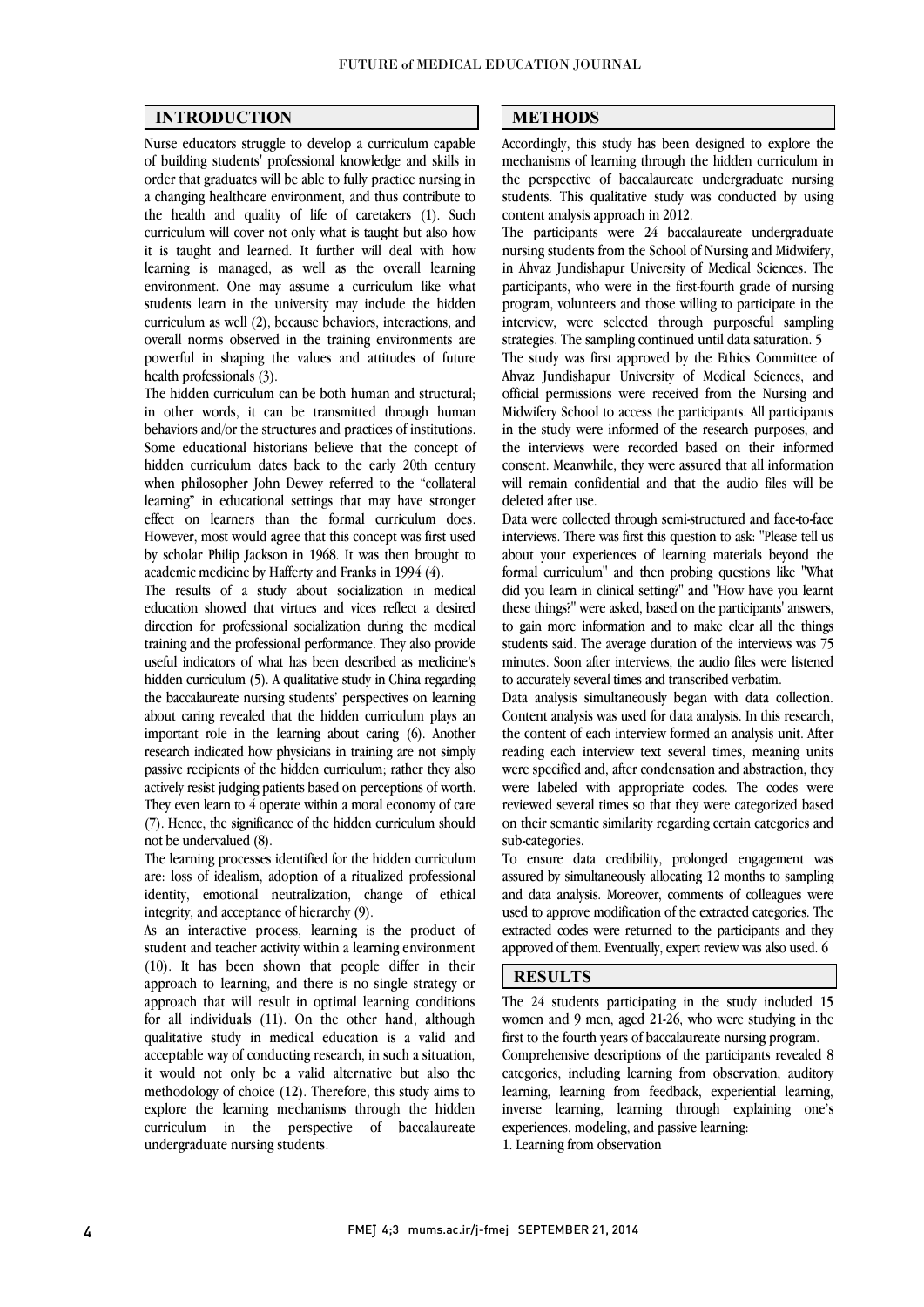The students, upon entering the clinical setting, had witnessed several behaviors that affected them. They first witness behaviors and then keep them in their minds. In this study, one of the major mechanisms of learning was learning from observation through the hidden curriculum<br>that was referred to by all 24 participating students: that was referred to by all 24 participating students:

 "I've used graphics memory in the clinical setting, that is I tried to see as much as possible; when a person sees something, that thing sticks in his/her mind" (Participant 17).

 hospital. This was, in fact, objective and I kept them in my mind. In any ward, if I saw good manners, I chose them accurately; then I told myself this behavior is good so I have "I learned about honesty from the others' behavior in the to do the same" (Participant 11).

2. Auditory learning

 Learning through listening to others' conversations or listening to friends is another learning mechanism through the hidden curriculum: 7

 "As a third party, I listened to conversations of different people. Wherever I was, there was a client and a service provider" (Participant 2).

 "I heard from a friend saying that a student went to his room because his work time has been up. I learned that if I enter the hospital from the campus, I understand my patient better and I would be more patient in educator to solve his problem. But the educator left the communicating with him/her" (Participant 10).

3. Learning from feedback

 When a nursing student observes other people's way and the results of treating patients in the clinical settings, this works as a feedback for him/her:

 "When I saw the results of behaviors like serving others and unintentionally. Like a test, which is performed, you see the result; the results are recorded, and the hypothesis is confirmed. You learn these things when you see the result of their feedback. When you see the result of that, it sticks<br>in were used validated in alle<sup>tt</sup> Pertitional 100 flexibility in a clinical setting, they stuck in my mind in your mind unintentionally" (Participant 19).

 "When I saw the behavior of that nurse, I began to analyze that behavior; if I behaved like him/her, what would be the outcome?" (Participant 7)

4. Experiential Learning

4. experiential learning<br>Learning some items through interacting with others in the clinical setting results in students' experiencing them: 8

 "When I got into the ward, I learned about responsibility by the interactions I had with the supervisors and head nurses. work. My learning was more experiential. Lots of things that we learn have now been removed from the theoretical Responsibility is important for everyone, and it is great lessons; nursing ethics, for example" (Participant 7).

 "In the first stage, I looked at how my educators, nurses and changed; first I looked at them, then I behaved myself" doctors behave and how they interact. But this soon (Participant 1).

 In some cases, the student has used his/her experience as a source of learning through the hidden curriculum:

source of learning through the hidden curriculum:<br>"I am a nursing student in the third grade, I saw the effect of patience in the hospital; as a result, I can, for sure, say that

 $\overline{a}$ experience can be very useful, and I can draw on my own<br>experience" (Participant 12). experience" (Participant 12).

5. Inverse learning

 This category represents learning from unpleasant characteristics of others, according to the learning behaviors, as well as insufficient and improper mechanisms through the hidden curriculum:

 "This nurse can't stand talking to patients; she always talks to patients aggressively. I hate to be the same in the clinic realized that I have to behave and do something totally setting in future. So upon seeing such a negative behavior, I different" (Participant 11). 9

when I see some stan, I learn hot to be like them because<br>they hurt patients, I learn from others' weak points not to "When I see some staff, I learn not to be like them because be like them" (Participant 1).

6. Learning through explaining one's experiences

 Experiences of educators and discussing them in the classroom can be one or the mechanisms for students to learn unough<br>the hidden curriculum. Regarding the learning relationship between patient and nurse at bedside, and expressing the can be one of the mechanisms for students to learn through educators' experiences, one of the participants said:

 "One of the educators said that in the past his personal Then he expressed his regret for how he had behaved and he expressed his wish to be in the same situation again so that he could modify his behavior. I concluded that I should and will not let my personal problems influence my am not allowed to misbehave or to be inattentive to my problems had affected his behaviors toward the patients. behavior toward the patient who needs my help and care. I patient" (Participant 2).

 "My educator once said in the classroom: 'A patient had a serious operation with high expenses in a hospital, but due the things done and expenses paid were gone in vain'. With this example, now I feel that my sense of responsibility to the nurse's carelessness, he fell down off the bed and all concerning my job has increases" (Participant 5).

7. Modeling

 The participants said that many of the things they have learned were not in their textbooks; rather they have learned through modeling others' behavior: 10

 "Often most of the things we learn are not found in our textbooks; then we have to model others' behavior"<br>Pertisipent  $\hat{\omega}$ (Participant 6).

 "I learned responsibility and respecting others through what my educators did. When they show a good behavior, as a student, I try to be like them" (Participant 13).

as a student, I try to be like them" (Participant 13).<br>"I have especially fond of this educator; I can say that because of some of her good manners, she is like a role model for me" (Participant 7).

 "I see others' behavior , I think about it and all these become models. Hospital is also a small sample of our surrounding society" (Participant 14). 8. Passive learning

 The participants said that they have learnt some items passively during their courses through the hidden curriculum:

 "I have not learnt anything beyond the formal curriculum actively; rather I've learnt them implicitly during my<br>education.course"(Particinant 3) education course" (Participant 3).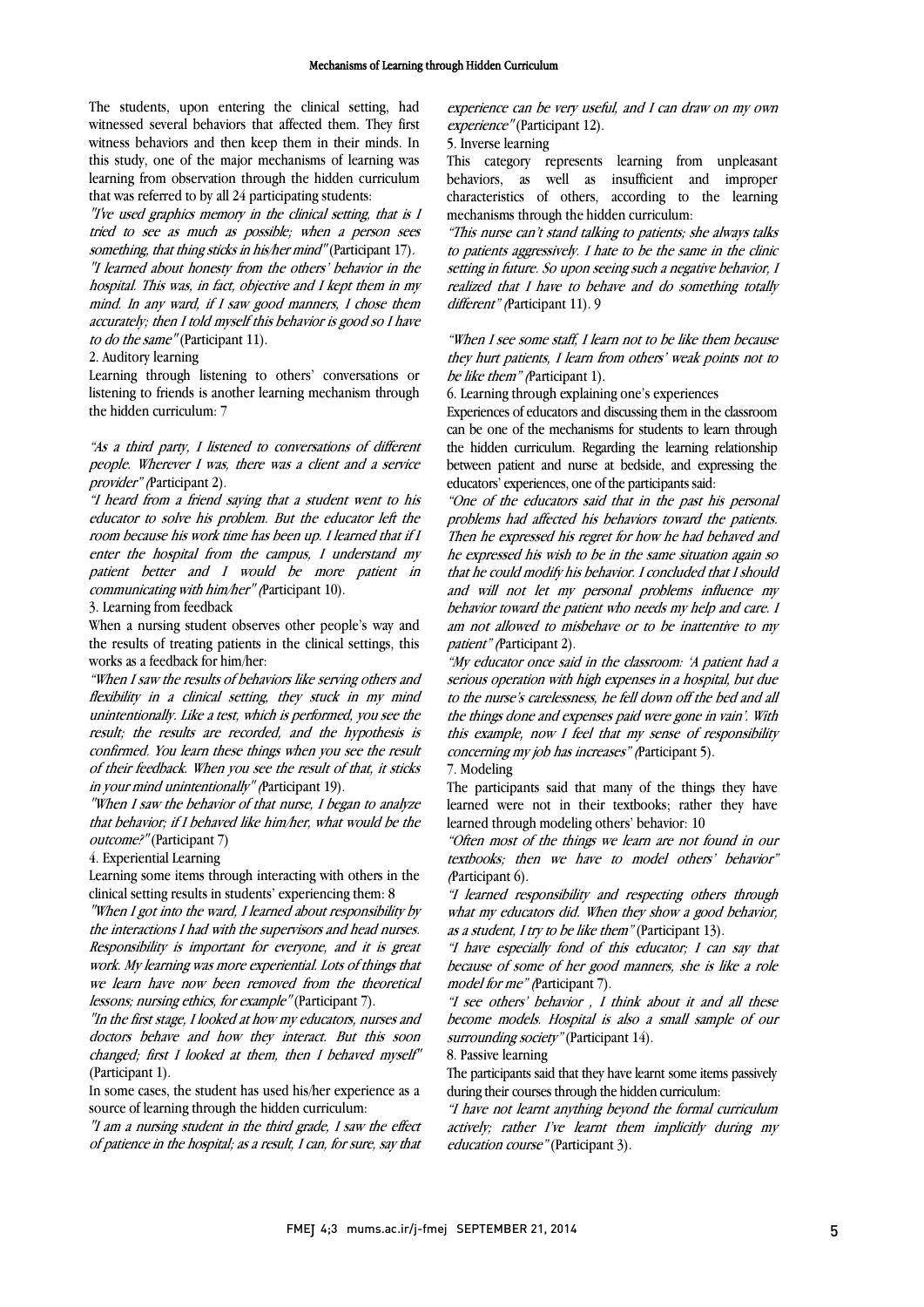"That doctor used to respect all his colleagues. Although he is not my professor, as a nursing student, I chose his behavior among other things and keep in mind that if I want to communicate with someone, I should do the same"  $\overline{a}$ (Participant 4). 11

#### DISCUSSION

 One of the main learning mechanisms through the hidden curriculum in the present study was learning from styles suggest that staff often prefer a visual learning style  $(13)$ . It is worth mentioning that style of learning, which is applied in the clinical setting for learning new skills, is also used as a learning mechanism through the hidden curriculum, Ferguson believes that the hidden curriculum, in general, refers to learning outside the classroom, and in medical education, it mainly deals with the behavior often observed by students in the form of honesty, respect, and  $\alpha$  observe what the instructors do and how they behave in academic health centers; they also actively witness what faculty members think, say and how they behave in their observation. The findings of a study on nurses' learning curriculum. For instance, in defining the hidden professional values or their absence (14). Students closely interactions with students on a daily basis (15).

interactions with students on a daily basis (15).<br>Another mechanism employed in this study by the nursing students through the hidden curriculum was auditory learning. In this learning style, topics are discussed with the students (16) with auditory preferences, who learn best while listening to verbal instruction (17).

while iistening to verbal instruction (17).<br>Learning from feedbacks was another learning mechanism used by the nursing students in this study through the hidden curriculum. Many definitions have been so far presented for feedback, all sharing common characteristics. They suggest the students with insight into their performance. Feedback is an essential element of every learning process (18), which is often sought by students as a way of measuring improvement in their performance, and also gaining insight into which Orsmond et al., mentions that students use feedback mainly to improve their motivation and learning, to encourage that feedback is an interactive process with the aim to provide other areas they may need to work on (19). Koh, quoting reflection and to clarify understanding (20). 12

 Among other mechanisms of learning applied by the study was experiential learning. According to the experiential learning theory, learning is often most effective when it is based on experience (21). This theory is important in understanding adult education activities, in learning affairs we are engaged in. It further focuses on chronological evolution of experimentation, observation and reflection, development of general principles, and examining the values in new conditions. Experiential learning (12). The educational philosophy behind the experiential learning is that learners are actively involved in nursing students through the hidden curriculum in this continuing life-long education, and many of the implicit learning is applicable to improving both teaching and the learning process (22).

 through the hidden curriculum in this study. Learning is Inverse learning was among mechanisms of learning

 considered positive if a student can learn from a negative experience. Upon demoralizing the student through a negative experience, the focus on learning is lost as his/her mind-set becomes dominant. Students have shown their ability to adopt strategies to counter negative  $\frac{1}{2}$ experiences (23).

Some researchers focused on the nature of the hidden curriculum, whereas others examined students' responses to it. In these studies, students were initially portrayed as passive recipients or oppressive ressons. However, Apple<br>points that students are not as flexible as malleable balls of clay; instead they are active agents who challenge passive recipients of oppressive lessons. However, Apple curriculum through cultures of resistance (24).

 Another mechanism of learning through the hidden one's experiences. Sharing or explaining one's personal stories about real life experiences, challenges of taking new profession, or unexpected circumstances can have teaching curriculum in this study was learning through explaining significance (16). 13

significance (10). 13<br>Teaching in the hidden curriculum takes place through parables, which are powerful means for transmission of cultural values as the norms of professional behavior. The tradition of storytelling is instructive for students; however, making use of it in the formal curriculum is challenging (25).

In this study, modeling was the next learning mechanism adopted by the nursing students through the hidden curriculum. Teachers may perform different roles concurrently; these include modeling skills, knowledge, how these actions are acknowledged by the public (26). Nurse educators are provided with several opportunities to display behaviors they would like to inspire in students, patients, rainly includers, or huising stan. *Actions speak*<br>*louder than words*" (17). According to social learning theory, many behaviors are learned by observation via modeling because individuals are used to pay attention to a behavior, remember it as an example, and practice in other values and attitudes that learners observe, together with patients, family members, or nursing staff. "Actions speak circumstances (27).

One of the themes extracted in studying the formal, informal and hidden curricula of a psychiatry clerkship was the "hidden curriculum as role modeling". Medical students and residents offered negative values arising from the informal and indicate curricula with alterntion put more emphasis on the more positive values to promote through the hidden and informal curricula (28). Role modeling was also was among and hidden curricula while attention put more emphasis on the major themes in the study of Gaufberg et al. (29).

 Another learning mechanism applied by the nursing passive learning, which is the type of learning usually encountered in lecture halls. In spite of the growing knowledge about the hidden curriculum, many within the medical community take it as something, which is passively<br>therefore there is no integral to be seen  $(20)$ ,  $1/2$ students through the hidden curriculum in this study was absorbed from others' ambient behavior (30). 14

In this study, the baccalaureate undergraduate nursing students mentioned that they have learnt the hidden curriculum through adopting some learning mechanisms learning from feedback, experiential learning, inverse including learning from observation, auditory learning,